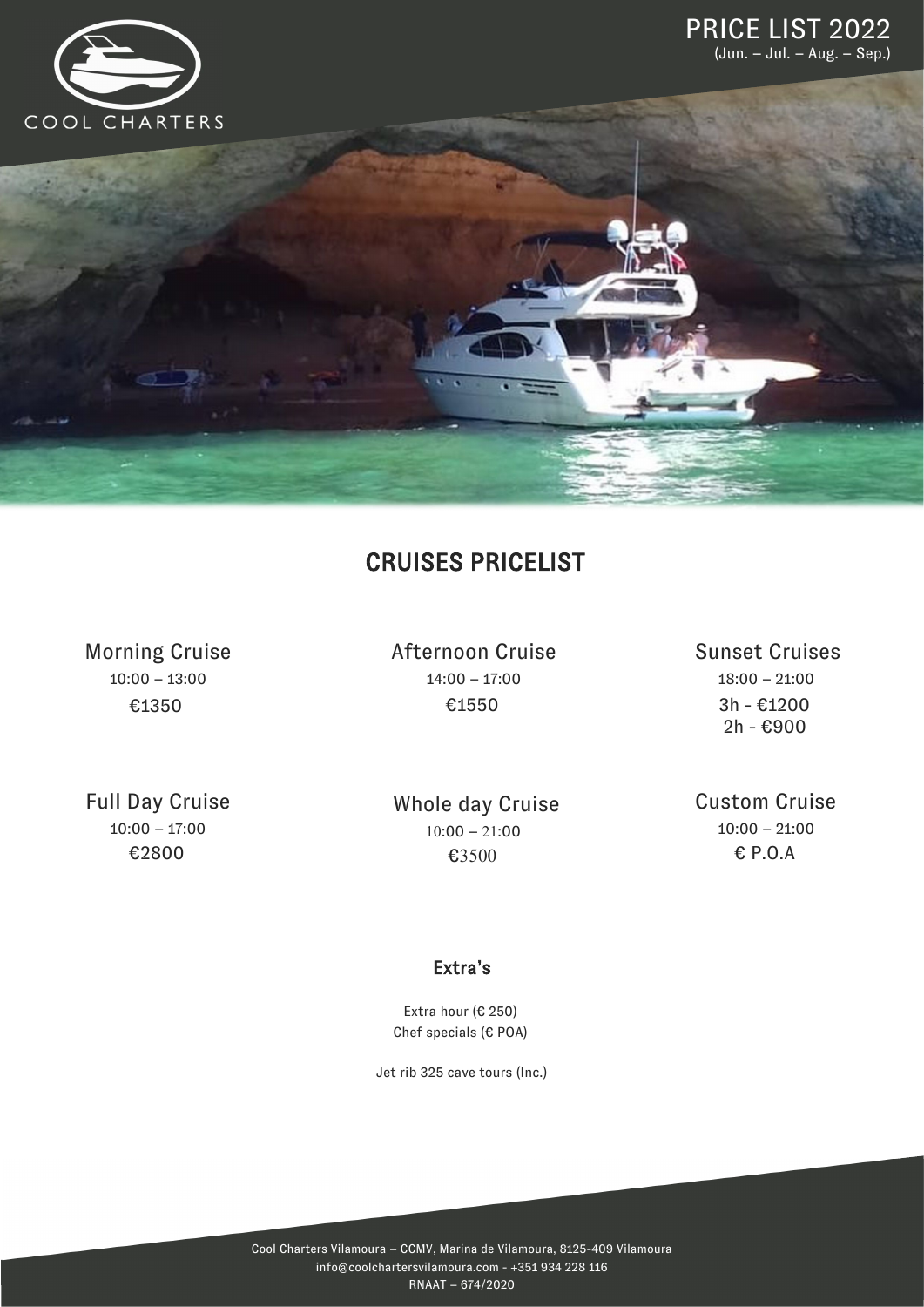

## CRUISES PRICELIST

Morning Cruise 10:00 – 13:00 €1150

Afternoon Cruise 14:00 – 17:00 €1250

Sunset Cruise 18:00 – 21:00 €1050

Full Day Cruise  $10:00 - 17:00$ €2400

Whole Day Cruise 10:00 – 21:00 €3400

Custom Cruise  $10:00 - 21:00$ € P.O.A

### Extra's

Extra hour (€ 250) Chef specials (€ POA)

Jet rib 325 cave tours (Inc.)

Cool Charters Vilamoura – CCMV, Marina de Vilamoura, 8125-409 Vilamoura info@coolchartersvilamoura.com - +351 934 228 116 RNAAT – 674/2020